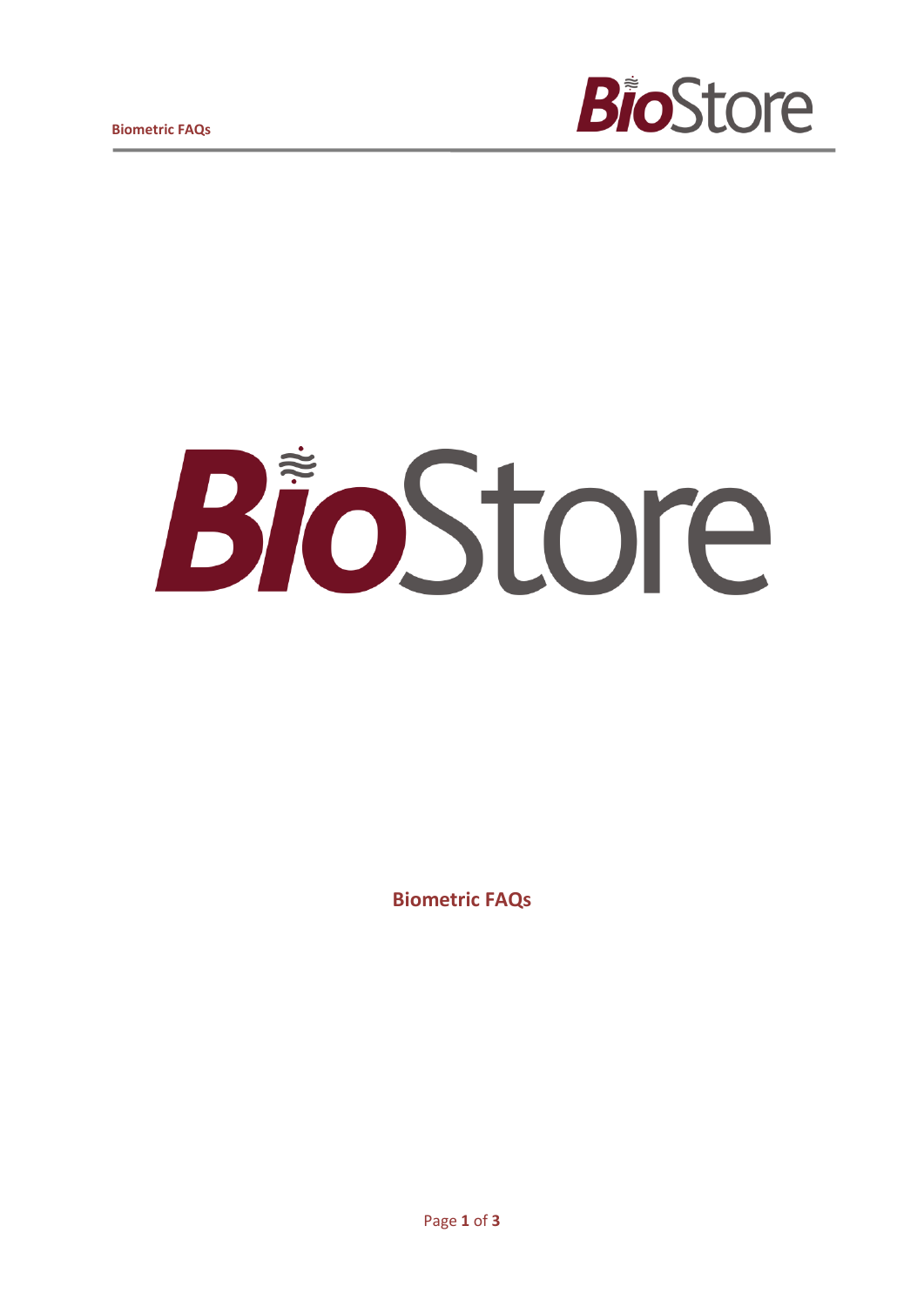

#### **What is BioStore?**

BioStore is a central database located within a school, which stores the information which identifies pupils uniquely to each of the applications used at the school.

BioStore requires each pupil to register only once, usually by placing a finger on a fingerprint scanner, although other identification methods are available.

### **Why use BioStore instead of other existing identification methods?**

BioStore's centralised system speeds up the registration process – each student need only register once, no matter how many applications requiring identification are in place at the school.

With a Biometric system, students cannot borrow or steal credentials from each other, reducing the opportunities for bullying. Queues are reduced, because the rate of identification of students is quickened. Students need no longer carry cards, remember PIN numbers, or use cash to buy a meal.

Biometric systems save time and money for both school and pupils because the need to replace lost cards and forgotten passwords is eliminated.

### **Does BioStore record images of individual fingerprints?**

BioStore does not store images of fingerprints on its system, and never will. Only mathematical representations of certain points of a finger image are recorded, typically between ten and sixty depending on the characteristics of the finger. This mathematical data is encrypted and is called a template. The data is extremely secure in its encrypted form, and even if it were not encrypted it would be impossible to recreate the original fingerprint image from the stored data.

### **Is it possible to recreate a fingerprint from the data stored by BioStore?**

No, the BioStore system only stores a short string of encrypted numbers, too little data for the original print to be reconstructed.

### **How secure is the stored data? What would happen if somebody stole it?**

The BioStore database is protected by a licence key, meaning that the database and any backup of its contents can only be accessed on licensed hardware. The hardware is stored in the school's own secure facility, so that the encrypted data is only available to the registered licensee. Even if a school's security were to be compromised and a backup of the database stolen, the encrypted data would still be unreadable, even by another school.